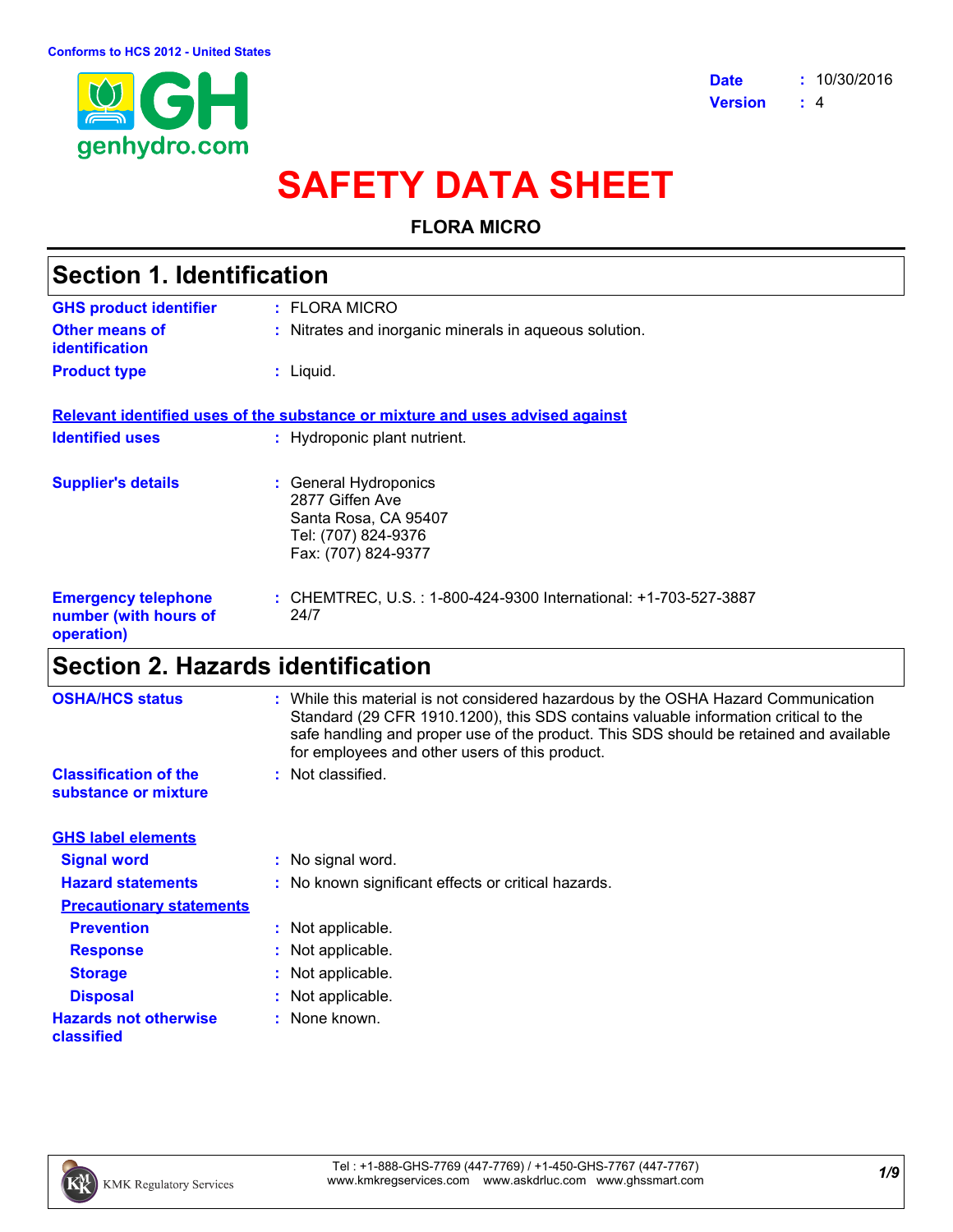

# **Section 3. Composition/information on ingredients**

**Substance/mixture**

**Other means of identification**

**:** Mixture

**:** Nitrates and inorganic minerals in aqueous solution.

### **CAS number/other identifiers**

| <b>CAS number</b>   | : Not applicable. |
|---------------------|-------------------|
| <b>Product code</b> | : Not available.  |

| Ingredient name                              | 70                      | <b>CAS number</b>       |
|----------------------------------------------|-------------------------|-------------------------|
| Calcium ammonium nitrate<br>Ammonium nitrate | ≥50 - ≤75<br>- ≤3<br>≥1 | 15245-12-2<br>6484-52-2 |

Any concentration shown as a range is to protect confidentiality or is due to batch variation.

**There are no additional ingredients present which, within the current knowledge of the supplier and in the concentrations applicable, are classified as hazardous to health or the environment and hence require reporting in this section.**

**Occupational exposure limits, if available, are listed in Section 8.**

## **Section 4. First aid measures**

|                     | <b>Description of necessary first aid measures</b>                                                                                                                                                                                                                                                                                                     |
|---------------------|--------------------------------------------------------------------------------------------------------------------------------------------------------------------------------------------------------------------------------------------------------------------------------------------------------------------------------------------------------|
| <b>Eye contact</b>  | Immediately flush eyes with plenty of water, occasionally lifting the upper and lower<br>eyelids. Check for and remove any contact lenses. Get medical attention if irritation<br>occurs.                                                                                                                                                              |
| <b>Inhalation</b>   | : Remove victim to fresh air and keep at rest in a position comfortable for breathing. Get<br>medical attention if symptoms occur. In case of inhalation of decomposition products in<br>a fire, symptoms may be delayed. The exposed person may need to be kept under<br>medical surveillance for 48 hours.                                           |
| <b>Skin contact</b> | : Flush contaminated skin with plenty of water. Get medical attention if symptoms occur.                                                                                                                                                                                                                                                               |
| <b>Ingestion</b>    | : Wash out mouth with water. Remove victim to fresh air and keep at rest in a position<br>comfortable for breathing. If material has been swallowed and the exposed person is<br>conscious, give small quantities of water to drink. Do not induce vomiting unless<br>directed to do so by medical personnel. Get medical attention if symptoms occur. |

| <b>Most important symptoms/effects, acute and delayed</b> |                                                                                                                                                                          |
|-----------------------------------------------------------|--------------------------------------------------------------------------------------------------------------------------------------------------------------------------|
| <b>Potential acute health effects</b>                     |                                                                                                                                                                          |
| <b>Eye contact</b>                                        | : No known significant effects or critical hazards.                                                                                                                      |
| <b>Inhalation</b>                                         | : No known significant effects or critical hazards.                                                                                                                      |
| <b>Skin contact</b>                                       | : No known significant effects or critical hazards.                                                                                                                      |
| <b>Ingestion</b>                                          | : No known significant effects or critical hazards.                                                                                                                      |
| <b>Over-exposure signs/symptoms</b>                       |                                                                                                                                                                          |
| Eye contact                                               | : No known significant effects or critical hazards.                                                                                                                      |
| <b>Inhalation</b>                                         | : No known significant effects or critical hazards.                                                                                                                      |
| <b>Skin contact</b>                                       | : No known significant effects or critical hazards.                                                                                                                      |
| <b>Ingestion</b>                                          | : No known significant effects or critical hazards.                                                                                                                      |
|                                                           | Indication of immediate medical attention and special treatment needed, if necessary                                                                                     |
| Notes to physician                                        | : In case of inhalation of decomposition products in a fire, symptoms may be delayed.<br>The exposed person may need to be kept under medical surveillance for 48 hours. |
| <b>Specific treatments</b>                                | : No specific treatment.                                                                                                                                                 |
| <b>Protection of first-aiders</b>                         | : No action shall be taken involving any personal risk or without suitable training.                                                                                     |
|                                                           | T-L. LA 000 OLIO 7700 (447 7700) LLA 4E0 OLIO 7707 (447 7707)                                                                                                            |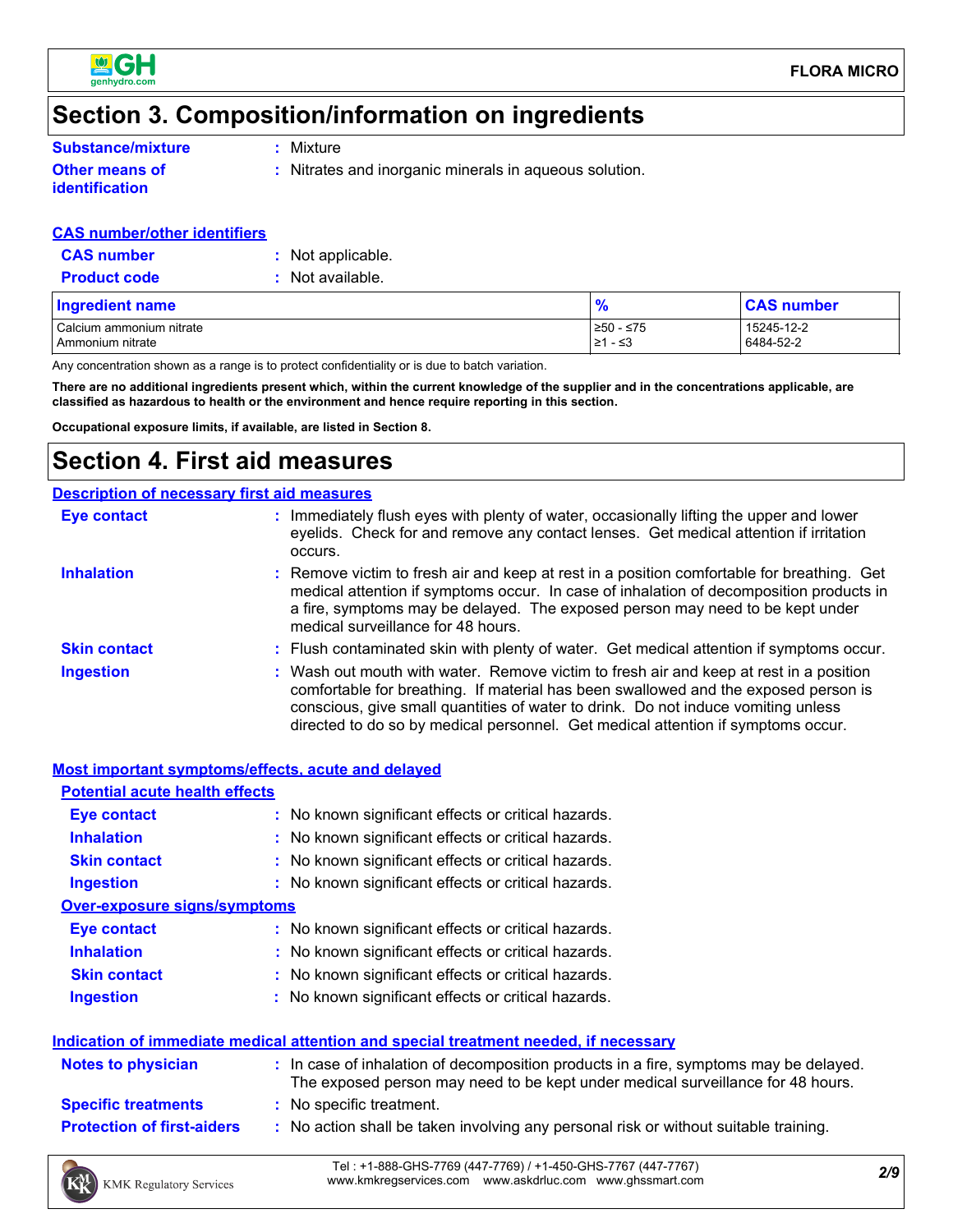

### **Section 4. First aid measures**

**See toxicological information (Section 11)**

| <b>Section 5. Fire-fighting measures</b>                 |                                                                                                                                                                          |  |
|----------------------------------------------------------|--------------------------------------------------------------------------------------------------------------------------------------------------------------------------|--|
| <b>Extinguishing media</b>                               |                                                                                                                                                                          |  |
| <b>Suitable extinguishing</b><br>media                   | : Use an extinguishing agent suitable for the surrounding fire.                                                                                                          |  |
| <b>Unsuitable extinguishing</b><br>media                 | : None known.                                                                                                                                                            |  |
| <b>Specific hazards arising</b><br>from the chemical     | : No specific fire or explosion hazard.                                                                                                                                  |  |
| <b>Hazardous thermal</b><br>decomposition products       | : Decomposition products may include the following materials:<br>carbon dioxide<br>carbon monoxide<br>nitrogen oxides<br>metal oxide/oxides                              |  |
| <b>Special protective actions</b><br>for fire-fighters   | : No special measures are required.                                                                                                                                      |  |
| <b>Special protective</b><br>equipment for fire-fighters | : Fire-fighters should wear appropriate protective equipment and self-contained breathing<br>apparatus (SCBA) with a full face-piece operated in positive pressure mode. |  |

### **Section 6. Accidental release measures**

#### **Personal precautions, protective equipment and emergency procedures**

| For non-emergency<br>personnel   | : No action shall be taken involving any personal risk or without suitable training. Keep<br>unnecessary and unprotected personnel from entering. Do not touch or walk through<br>spilled material. Put on appropriate personal protective equipment. |
|----------------------------------|-------------------------------------------------------------------------------------------------------------------------------------------------------------------------------------------------------------------------------------------------------|
| For emergency responders         | If specialized clothing is required to deal with the spillage, take note of any information in<br>Section 8 on suitable and unsuitable materials. See also the information in "For non-<br>emergency personnel".                                      |
| <b>Environmental precautions</b> | Avoid dispersal of spilled material and runoff and contact with soil, waterways, drains<br>and sewers. Inform the relevant authorities if the product has caused environmental<br>pollution (sewers, waterways, soil or air).                         |

### **Methods and materials for containment and cleaning up**

Stop leak if without risk. Move containers from spill area. Prevent entry into sewers, **:** water courses, basements or confined areas. Wash spillages into an effluent treatment plant or proceed as follows. Contain and collect spillage with non-combustible, absorbent material e.g. sand, earth, vermiculite or diatomaceous earth and place in container for disposal according to local regulations (see Section 13). Dispose of via a licensed waste disposal contractor. Note: see Section 1 for emergency contact information and Section 13 for waste disposal.

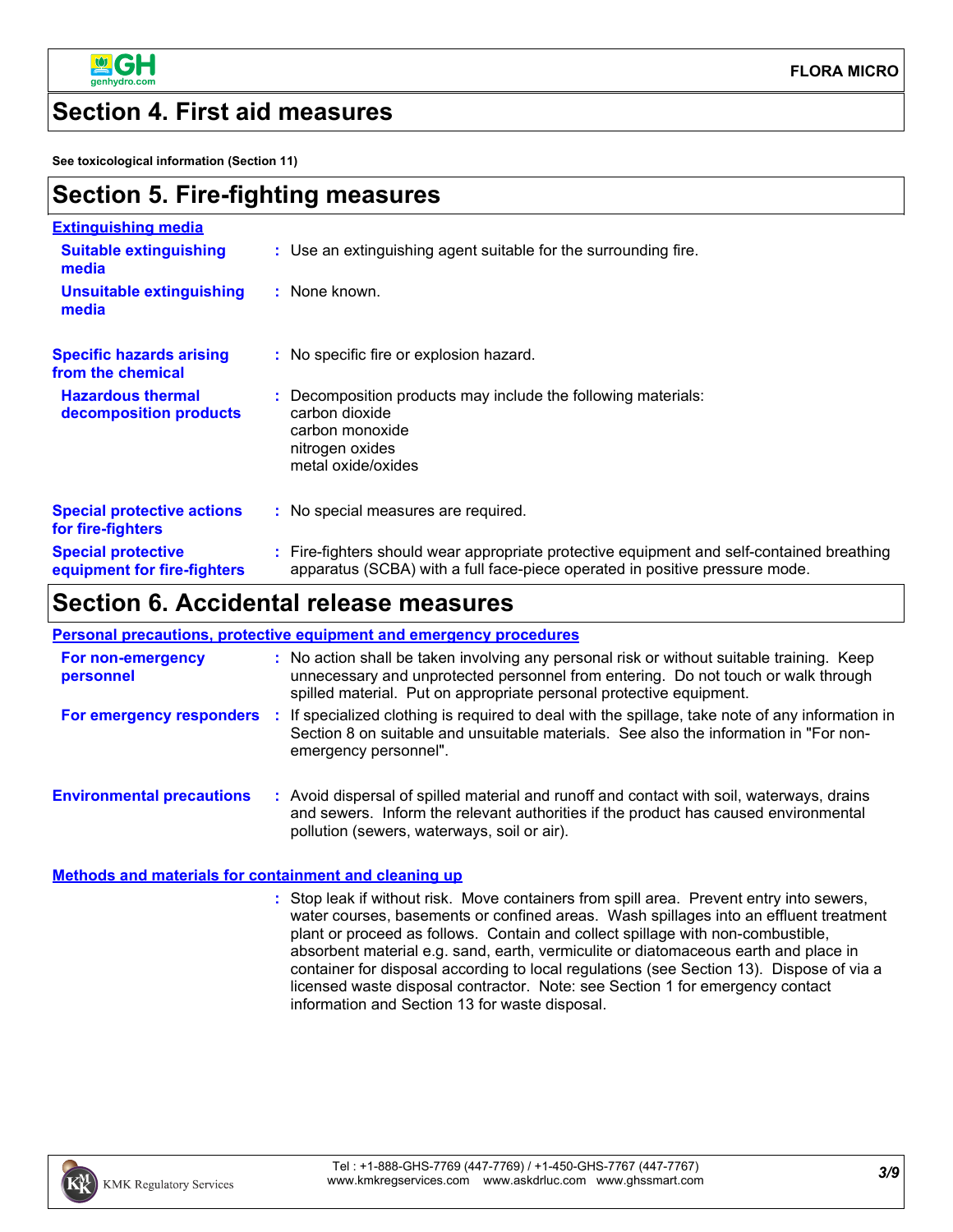

# **Section 7. Handling and storage**

| <b>Precautions for safe handling</b>                                      |                                                                                                                                                                                                                                                                                                                                                                                                                                                                                                               |
|---------------------------------------------------------------------------|---------------------------------------------------------------------------------------------------------------------------------------------------------------------------------------------------------------------------------------------------------------------------------------------------------------------------------------------------------------------------------------------------------------------------------------------------------------------------------------------------------------|
| <b>Protective measures</b>                                                | : Put on appropriate personal protective equipment (see Section 8).                                                                                                                                                                                                                                                                                                                                                                                                                                           |
| <b>Advice on general</b><br>occupational hygiene                          | : Eating, drinking and smoking should be prohibited in areas where this material is<br>handled, stored and processed. Workers should wash hands and face before eating,<br>drinking and smoking. See also Section 8 for additional information on hygiene<br>measures.                                                                                                                                                                                                                                        |
| <b>Conditions for safe storage,</b><br>including any<br>incompatibilities | : Store in accordance with local regulations. Store in original container protected from<br>direct sunlight in a dry, cool and well-ventilated area, away from incompatible materials<br>(see Section 10) and food and drink. Keep container tightly closed and sealed until<br>ready for use. Containers that have been opened must be carefully resealed and kept<br>upright to prevent leakage. Do not store in unlabeled containers. Use appropriate<br>containment to avoid environmental contamination. |

# **Section 8. Exposure controls/personal protection**

### **Control parameters**

### **Occupational exposure limits**

| <b>Ingredient name</b>                           |                        | <b>Exposure limits</b>                                                                                                                                                                                                                                                                                                                                                                          |
|--------------------------------------------------|------------------------|-------------------------------------------------------------------------------------------------------------------------------------------------------------------------------------------------------------------------------------------------------------------------------------------------------------------------------------------------------------------------------------------------|
| Calcium ammonium nitrate<br>Ammonium nitrate     |                        | None.<br>None.                                                                                                                                                                                                                                                                                                                                                                                  |
| <b>Appropriate engineering</b><br>controls       | contaminants.          | : Good general ventilation should be sufficient to control worker exposure to airborne                                                                                                                                                                                                                                                                                                          |
| <b>Environmental exposure</b><br><b>controls</b> | ÷                      | Emissions from ventilation or work process equipment should be checked to ensure<br>they comply with the requirements of environmental protection legislation.                                                                                                                                                                                                                                  |
| <b>Individual protection measures</b>            |                        |                                                                                                                                                                                                                                                                                                                                                                                                 |
| <b>Hygiene measures</b>                          |                        | Wash hands, forearms and face thoroughly after handling chemical products, before<br>eating, smoking and using the lavatory and at the end of the working period.<br>Appropriate techniques should be used to remove potentially contaminated clothing.<br>Wash contaminated clothing before reusing. Ensure that eyewash stations and safety<br>showers are close to the workstation location. |
| <b>Eye/face protection</b>                       |                        | Safety eyewear complying with an approved standard should be used when a risk<br>assessment indicates this is necessary to avoid exposure to liquid splashes, mists,<br>gases or dusts. If contact is possible, the following protection should be worn, unless<br>the assessment indicates a higher degree of protection: safety glasses with side-shields.                                    |
| <b>Skin protection</b>                           |                        |                                                                                                                                                                                                                                                                                                                                                                                                 |
| <b>Hand protection</b>                           | necessary.             | Chemical-resistant, impervious gloves complying with an approved standard should be<br>worn at all times when handling chemical products if a risk assessment indicates this is                                                                                                                                                                                                                 |
| <b>Body protection</b>                           | handling this product. | Personal protective equipment for the body should be selected based on the task being<br>performed and the risks involved and should be approved by a specialist before                                                                                                                                                                                                                         |
| <b>Other skin protection</b>                     |                        | : Appropriate footwear and any additional skin protection measures should be selected<br>based on the task being performed and the risks involved and should be approved by a<br>specialist before handling this product.                                                                                                                                                                       |
| <b>Respiratory protection</b>                    | aspects of use.        | Based on the hazard and potential for exposure, select a respirator that meets the<br>appropriate standard or certification. Respirators must be used according to a<br>respiratory protection program to ensure proper fitting, training, and other important                                                                                                                                  |
|                                                  |                        |                                                                                                                                                                                                                                                                                                                                                                                                 |

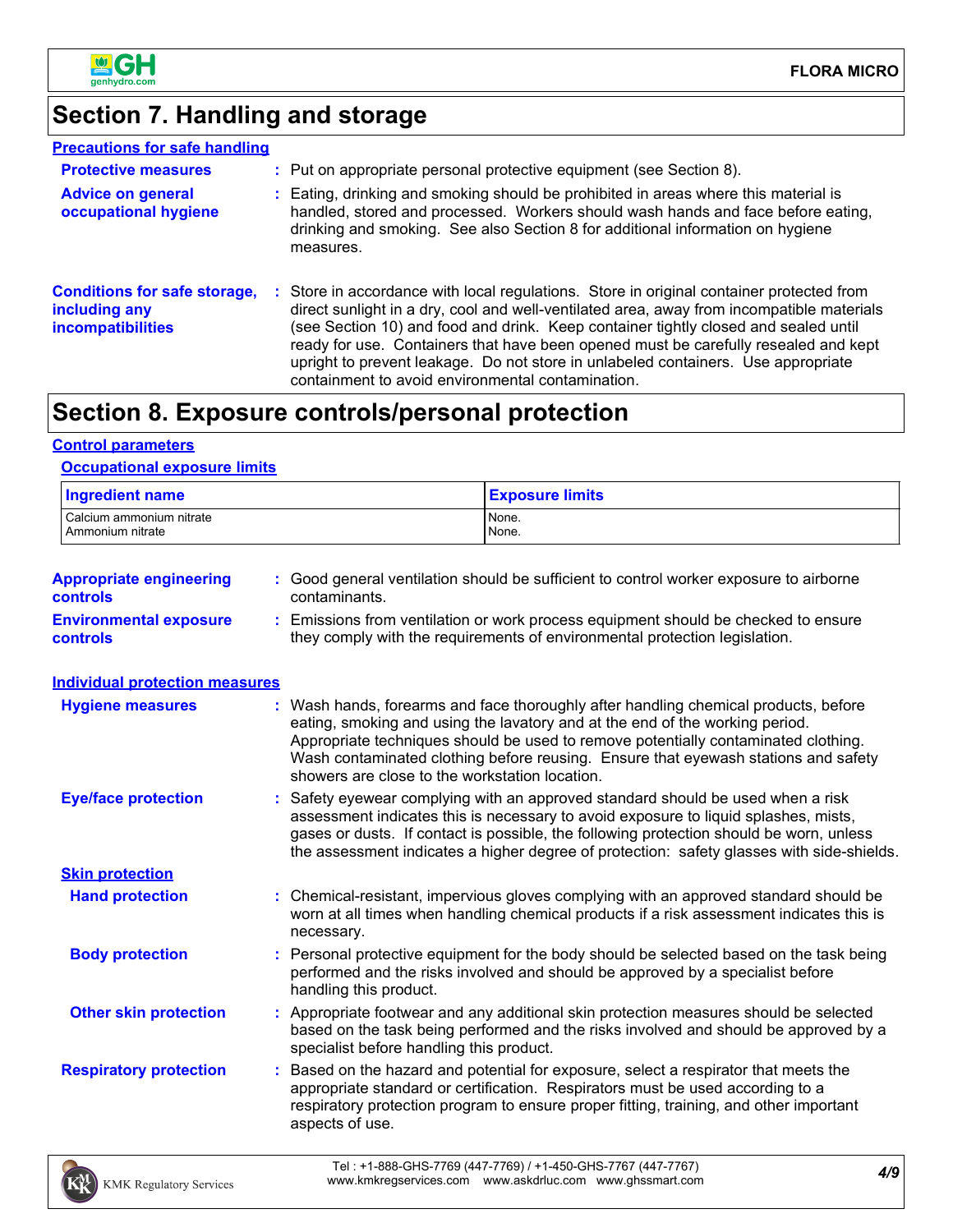

# **Section 9. Physical and chemical properties**

### **Appearance**

| <b>Physical state</b>                             | : Liquid. [Aqueous solution.]   |
|---------------------------------------------------|---------------------------------|
| <b>Color</b>                                      | : Brown. [Dark]                 |
| Odor                                              | : Odorless.                     |
| <b>Odor threshold</b>                             | : Not available.                |
| рH                                                | : 5.8                           |
| <b>Melting point</b>                              | : $-1.11^{\circ}C(30^{\circ}F)$ |
| <b>Boiling point</b>                              | : Not available.                |
| <b>Flash point</b>                                | : Not available.                |
| <b>Evaporation rate</b>                           | : Not available.                |
| <b>Flammability (solid, gas)</b>                  | : Not available.                |
| Lower and upper explosive<br>(flammable) limits   | : Not available.                |
| <b>Vapor pressure</b>                             | : Not available.                |
| <b>Vapor density</b>                              | : Not available.                |
| <b>Relative density</b>                           | : 1.25                          |
| <b>Solubility</b>                                 | : Soluble in water.             |
| <b>Partition coefficient: n-</b><br>octanol/water | $:$ Not available.              |
| <b>Auto-ignition temperature</b>                  | : Not available.                |
| <b>Decomposition temperature</b>                  | : Not available.                |
| <b>Viscosity</b>                                  | : Not available.                |
|                                                   |                                 |

## **Section 10. Stability and reactivity**

| <b>Reactivity</b>                                   | : No specific test data related to reactivity available for this product or its ingredients.              |
|-----------------------------------------------------|-----------------------------------------------------------------------------------------------------------|
| <b>Chemical stability</b>                           | : The product is stable.                                                                                  |
| <b>Possibility of hazardous</b><br><b>reactions</b> | : Under normal conditions of storage and use, hazardous reactions will not occur.                         |
| <b>Conditions to avoid</b>                          | : No specific data.                                                                                       |
| <b>Incompatible materials</b>                       | : Reactive or incompatible with the following materials: oxidizing materials.                             |
| <b>Hazardous decomposition</b><br>products          | : Under normal conditions of storage and use, hazardous decomposition products should<br>not be produced. |

## **Section 11. Toxicological information**

### **Information on toxicological effects**

### **Acute toxicity**

| <b>Product/ingredient name</b> | <b>Result</b> | <b>Species</b> | Dose       | <b>Exposure</b> |
|--------------------------------|---------------|----------------|------------|-----------------|
| Calcium ammonium nitrate       | LD50 Oral     | Rat            | 4715 mg/kg |                 |
| Ammonium nitrate               | LD50 Oral     | Rat            | 2217 mg/kg |                 |

### **Irritation/Corrosion**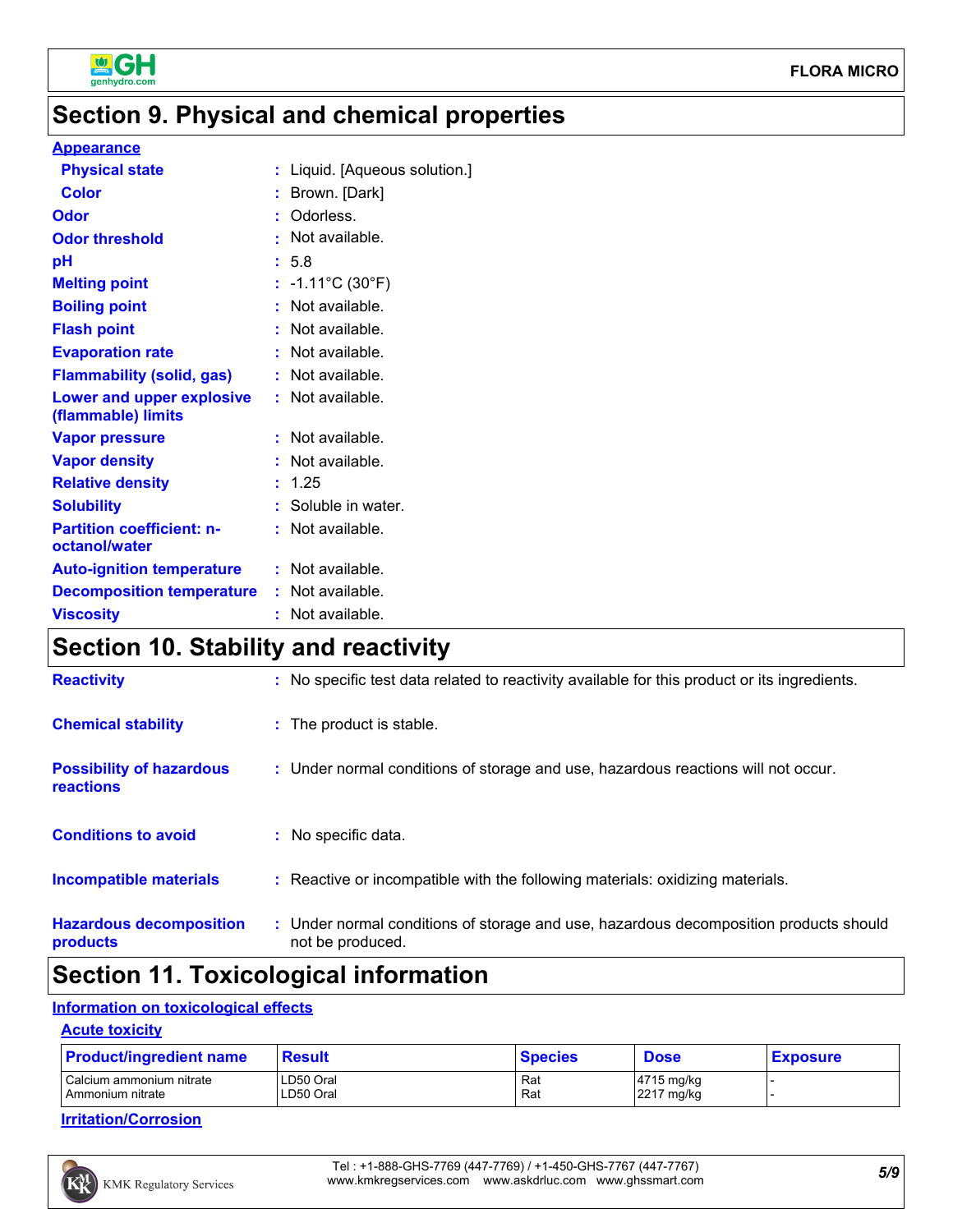

# **Section 11. Toxicological information**

| There is no data available.                               |                                                                                          |
|-----------------------------------------------------------|------------------------------------------------------------------------------------------|
| <b>Sensitization</b>                                      |                                                                                          |
| There is no data available.                               |                                                                                          |
| <b>Mutagenicity</b>                                       |                                                                                          |
| There is no data available.                               |                                                                                          |
| <b>Carcinogenicity</b>                                    |                                                                                          |
| There is no data available.                               |                                                                                          |
| <b>Reproductive toxicity</b>                              |                                                                                          |
| There is no data available.                               |                                                                                          |
| <b>Teratogenicity</b>                                     |                                                                                          |
| There is no data available.                               |                                                                                          |
| <b>Specific target organ toxicity (single exposure)</b>   |                                                                                          |
| There is no data available.                               |                                                                                          |
| <b>Specific target organ toxicity (repeated exposure)</b> |                                                                                          |
| There is no data available.                               |                                                                                          |
| <b>Aspiration hazard</b>                                  |                                                                                          |
| There is no data available.                               |                                                                                          |
| <b>Information on the likely</b>                          | : Dermal contact. Eye contact. Inhalation. Ingestion.                                    |
| routes of exposure                                        |                                                                                          |
| <b>Potential acute health effects</b>                     |                                                                                          |
| <b>Eye contact</b>                                        | : No known significant effects or critical hazards.                                      |
| <b>Inhalation</b>                                         | : No known significant effects or critical hazards.                                      |
| <b>Skin contact</b>                                       | : No known significant effects or critical hazards.                                      |
| <b>Ingestion</b>                                          | : No known significant effects or critical hazards.                                      |
|                                                           | <b>Symptoms related to the physical, chemical and toxicological characteristics</b>      |
| <b>Eye contact</b>                                        | : No known significant effects or critical hazards.                                      |
| <b>Inhalation</b>                                         | : No known significant effects or critical hazards.                                      |
| <b>Skin contact</b>                                       | : No known significant effects or critical hazards.                                      |
| <b>Ingestion</b>                                          | : No known significant effects or critical hazards.                                      |
|                                                           | Delayed and immediate effects and also chronic effects from short and long term exposure |
| <b>Short term exposure</b>                                |                                                                                          |
| <b>Potential immediate</b><br>effects                     | : No known significant effects or critical hazards.                                      |
| <b>Potential delayed effects</b>                          | : No known significant effects or critical hazards.                                      |
| <b>Long term exposure</b>                                 |                                                                                          |
| <b>Potential immediate</b><br>effects                     | : No known significant effects or critical hazards.                                      |
| <b>Potential delayed effects</b>                          | : No known significant effects or critical hazards.                                      |
| <b>Potential chronic health effects</b>                   |                                                                                          |
| <b>General</b>                                            | : No known significant effects or critical hazards.                                      |
| <b>Carcinogenicity</b>                                    | : No known significant effects or critical hazards.                                      |
| <b>Mutagenicity</b>                                       | No known significant effects or critical hazards.                                        |
| <b>Teratogenicity</b>                                     | No known significant effects or critical hazards.                                        |
|                                                           |                                                                                          |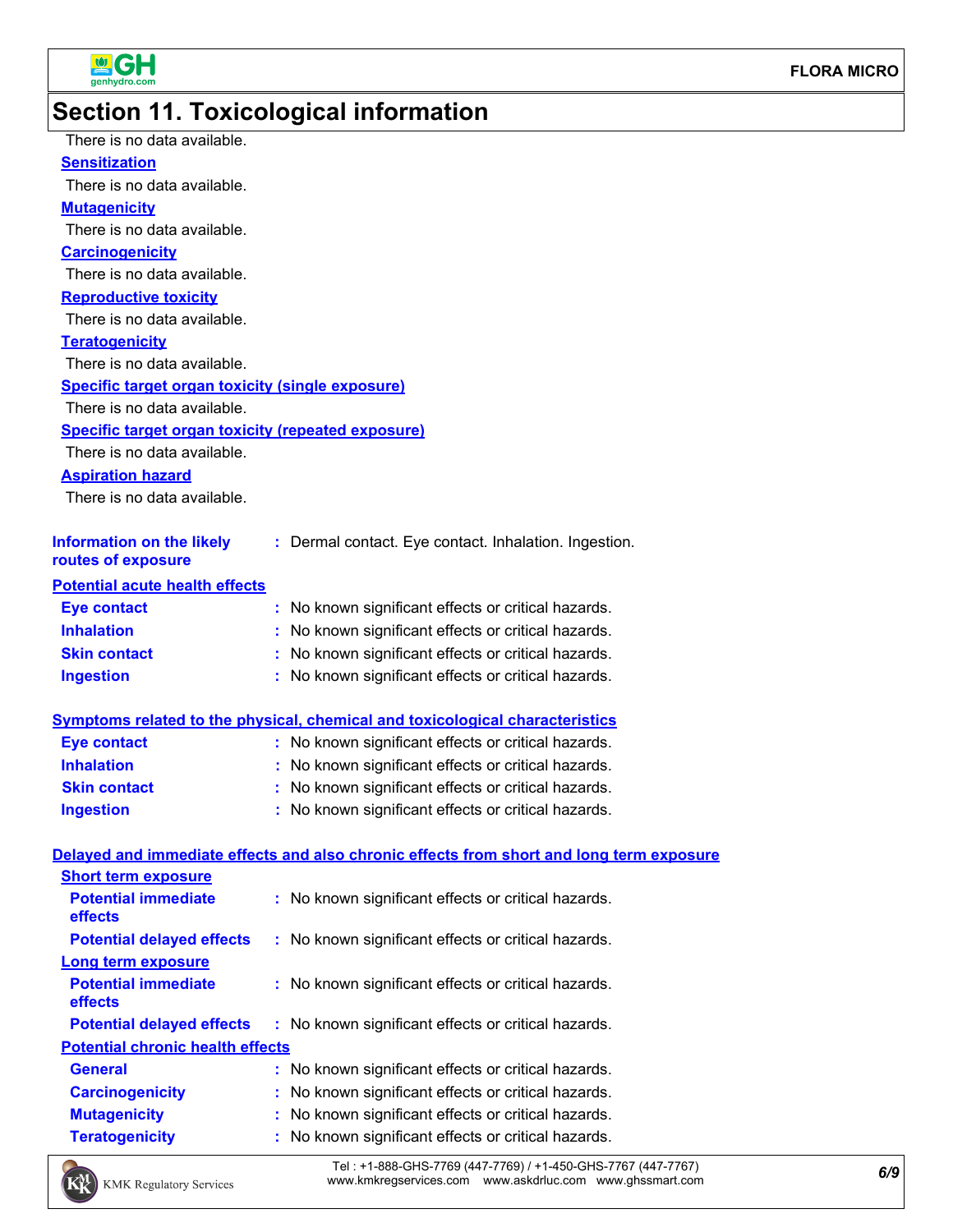

### **Section 11. Toxicological information**

**Developmental effects** : No known significant effects or critical hazards.

- 
- **Fertility effects :** No known significant effects or critical hazards.

### **Numerical measures of toxicity**

### **Acute toxicity estimates**

| <b>Route</b> | <b>ATE value</b> |
|--------------|------------------|
| Oral         | 8265.5 mg/kg     |

## **Section 12. Ecological information**

### **Toxicity**

| <b>Product/ingredient name</b> | <b>Result</b>                         | <b>Species</b>          | <b>Exposure</b> |
|--------------------------------|---------------------------------------|-------------------------|-----------------|
| I Ammonium nitrate             | Chronic NOEC 6 to 12 mg/L Fresh water | Crustaceans - Cladocera | 21 days         |

### **Persistence and degradability**

There is no data available.

### **Bioaccumulative potential**

There is no data available.

### **Mobility in soil**

**Soil/water partition coefficient (Koc)** 

**:** There is no data available.

**Other adverse effects :** No known significant effects or critical hazards.

## **Section 13. Disposal considerations**

**Disposal methods :**

The generation of waste should be avoided or minimized wherever possible. Disposal of this product, solutions and any by-products should comply with the requirements of environmental protection and waste disposal legislation and any regional local authority requirements. Dispose of surplus and non-recyclable products via a licensed waste disposal contractor. Waste should not be disposed of untreated to the sewer unless fully compliant with the requirements of all authorities with jurisdiction. Waste packaging should be recycled. Incineration or landfill should only be considered when recycling is not feasible. This material and its container must be disposed of in a safe way. Empty containers or liners may retain some product residues. Avoid dispersal of spilled material and runoff and contact with soil, waterways, drains and sewers.

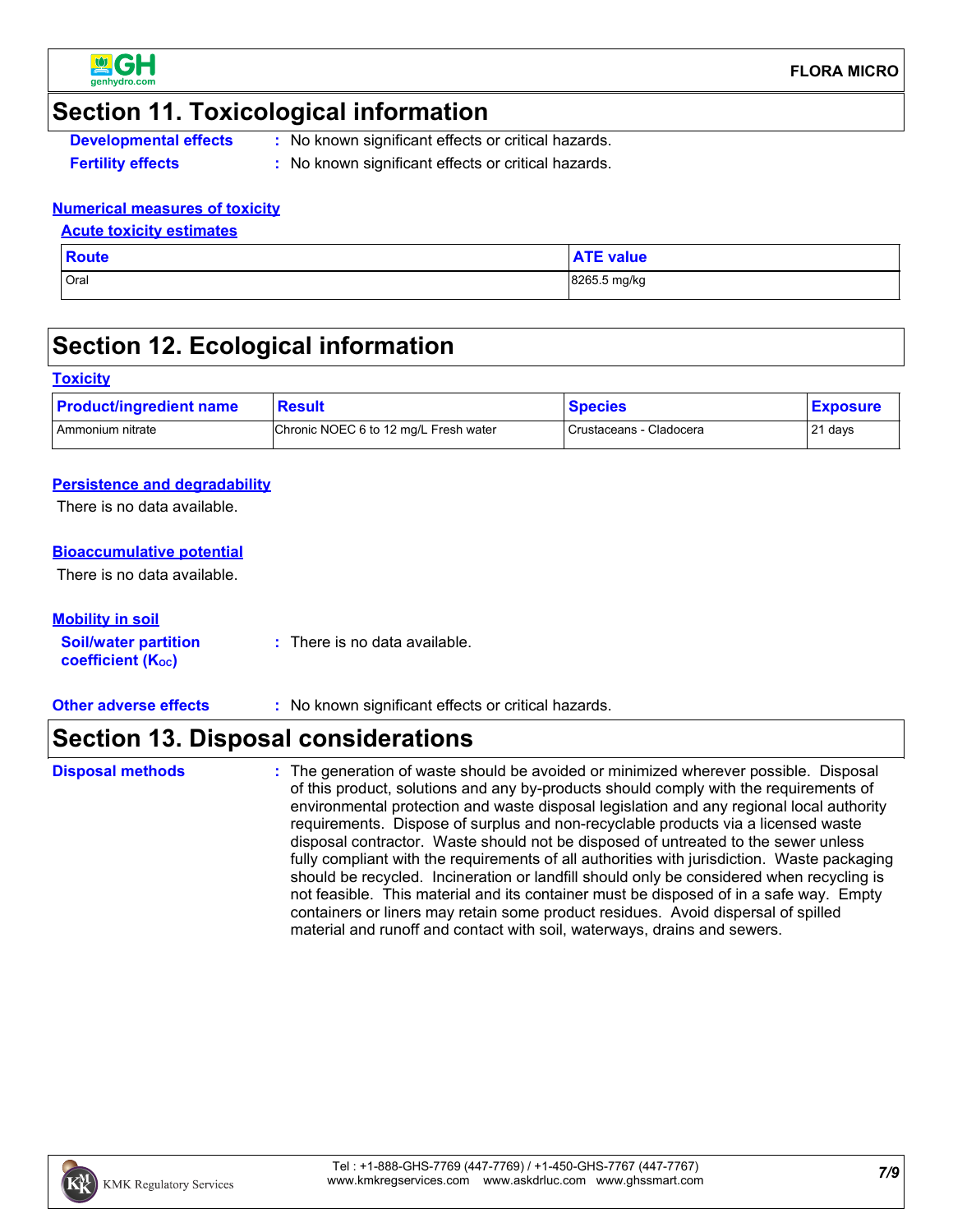

# **Section 14. Transport information**

|                                      | <b>DOT Classification</b>                                                                                                                                                                            | <b>IMDG</b>                                                                                                                                                                                                 | <b>IATA</b>                                                                                                                                                                                                 |
|--------------------------------------|------------------------------------------------------------------------------------------------------------------------------------------------------------------------------------------------------|-------------------------------------------------------------------------------------------------------------------------------------------------------------------------------------------------------------|-------------------------------------------------------------------------------------------------------------------------------------------------------------------------------------------------------------|
| <b>UN number</b>                     | Not regulated.                                                                                                                                                                                       | Not regulated.                                                                                                                                                                                              | Not regulated.                                                                                                                                                                                              |
| <b>UN proper</b><br>shipping name    |                                                                                                                                                                                                      |                                                                                                                                                                                                             |                                                                                                                                                                                                             |
| <b>Transport</b><br>hazard class(es) |                                                                                                                                                                                                      |                                                                                                                                                                                                             |                                                                                                                                                                                                             |
| <b>Packing group</b>                 |                                                                                                                                                                                                      |                                                                                                                                                                                                             |                                                                                                                                                                                                             |
| <b>Environmental</b><br>hazards      | No.                                                                                                                                                                                                  | No.                                                                                                                                                                                                         | No.                                                                                                                                                                                                         |
| <b>Additional</b><br>information     | <b>Remarks</b><br>Special Provision 58: Concentrations of<br>FloraMicro™, at the minimum<br>temperature encountered during normal<br>transportation, will not exceed 80% of the<br>saturation limit. | <b>Remarks</b><br>Special Provision A65 (270):<br>Concentrations of FloraMicro™, at the<br>minimum temperature encountered<br>during normal transportation, will not<br>exceed 80% of the saturation limit. | <b>Remarks</b><br>Special Provision A65 (270):<br>Concentrations of FloraMicro™, at the<br>minimum temperature encountered<br>during normal transportation, will not<br>exceed 80% of the saturation limit. |

**AERG :** Not applicable.

**Special precautions for user Transport within user's premises:** always transport in closed containers that are **:** upright and secure. Ensure that persons transporting the product know what to do in the event of an accident or spillage.

# **Section 15. Regulatory information**

| <b>U.S. Federal regulations</b>                                                   | : TSCA 8(a) CDR Exempt/Partial exemption: Not determined                                                                                                                                                                        |
|-----------------------------------------------------------------------------------|---------------------------------------------------------------------------------------------------------------------------------------------------------------------------------------------------------------------------------|
|                                                                                   | United States inventory (TSCA 8b): All components are listed or exempted.                                                                                                                                                       |
|                                                                                   | Clean Water Act (CWA) 307: Disodium [[N,N'-ethylenediylbis[N-(carboxylatomethyl)<br>glycinato]](4-)-N,N',O,O',ON,ON']zincate(2-); Disodium [[N,N'-ethylenebis[N-<br>(carboxymethyl)glycinato]](4-)-N,N',O,O',ON,ON']cuprate(2-) |
| <b>Clean Air Act Section 112</b><br>(b) Hazardous Air<br><b>Pollutants (HAPS)</b> | : Listed                                                                                                                                                                                                                        |
| <b>Clean Air Act Section 602</b><br><b>Class I Substances</b>                     | : Not listed                                                                                                                                                                                                                    |
| <b>Clean Air Act Section 602</b><br><b>Class II Substances</b>                    | : Not listed                                                                                                                                                                                                                    |
| <b>DEA List I Chemicals</b><br>(Precursor Chemicals)                              | : Not listed                                                                                                                                                                                                                    |
| <b>DEA List II Chemicals</b><br><b>(Essential Chemicals)</b>                      | : Not listed                                                                                                                                                                                                                    |
| <b>SARA 302/304</b>                                                               |                                                                                                                                                                                                                                 |
| <b>Composition/information on ingredients</b>                                     |                                                                                                                                                                                                                                 |
| No products were found.                                                           |                                                                                                                                                                                                                                 |
| <b>SARA 304 RQ</b>                                                                | : Not applicable.                                                                                                                                                                                                               |

*8/9* Tel : +1-888-GHS-7769 (447-7769) / +1-450-GHS-7767 (447-7767) www.kmkregservices.com www.askdrluc.com www.ghssmart.com